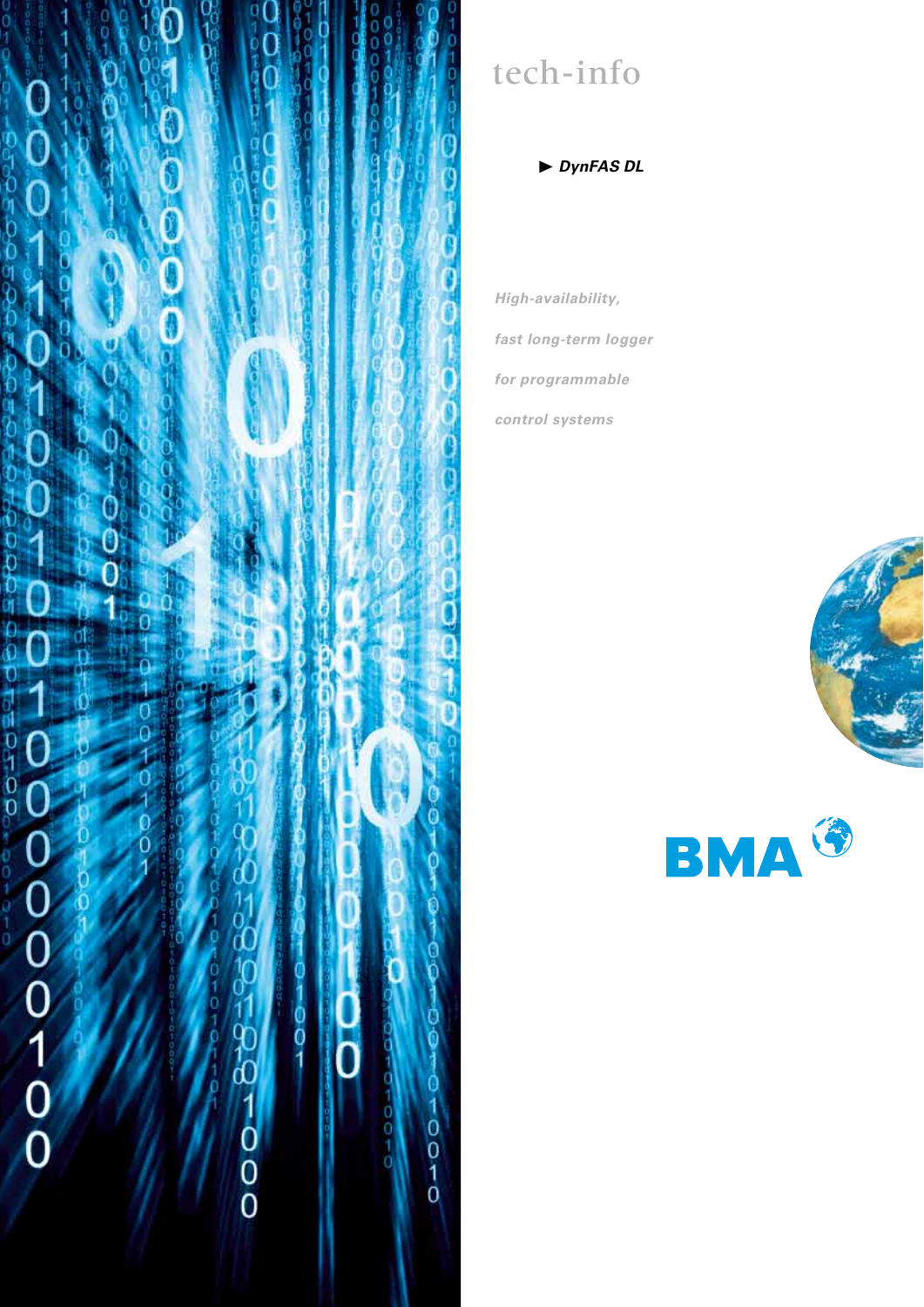# DynFAS DL



## *BMA Automation goes IT!*

*High-availability PLC cycle-synchronous data logger for long-term data archiving* As part of a BMA AG research project, BMA Automation GmbH has developed a data logger that meets the most demanding requirements in terms of reliability, logging intervals and logging capacity. Although a host of data loggers is available on the market, none of the systems is able to meet the very high requirements.

The data logger runs as a software component on a Simatic® PLC, which thus serves as an active data source. The logged data are analog values that are supplied by different measuring sensors, and process data that are transmitted via a data bus from the factory to the PLC. The produced data are scaled and stored on an FTP server, using the FTP client of a communication processor. The FTP server runs on a stable Linux operating system; a RAID system provides for the necessary redundancy, should one of the hard disks fail.

While data are being logged, the PLC uses the e-mail service of the communication processor to send e-mails at regular intervals. They contain a list of the logged data (minimum, maximum and mean values of every measured value), in addition to PLC status data. For connection with the Internet, an industrial mobile radio router is used. Incoming e-mails, which are interpreted as heartbeat signals, serve to demonstrate that the system is working. With e-mail analysing and remote service features, the function of the data logger can be tested from any computer anywhere in the world, provided it has access to the Internet.

A UPS that comes with the data logger ensures that power failures or fluctuations in power supply quality have no effect on the data logging process.

There are no more excuses for incomplete logs .....

*Continuous long-term archiving of data recorded for industrial drives or drive elements*



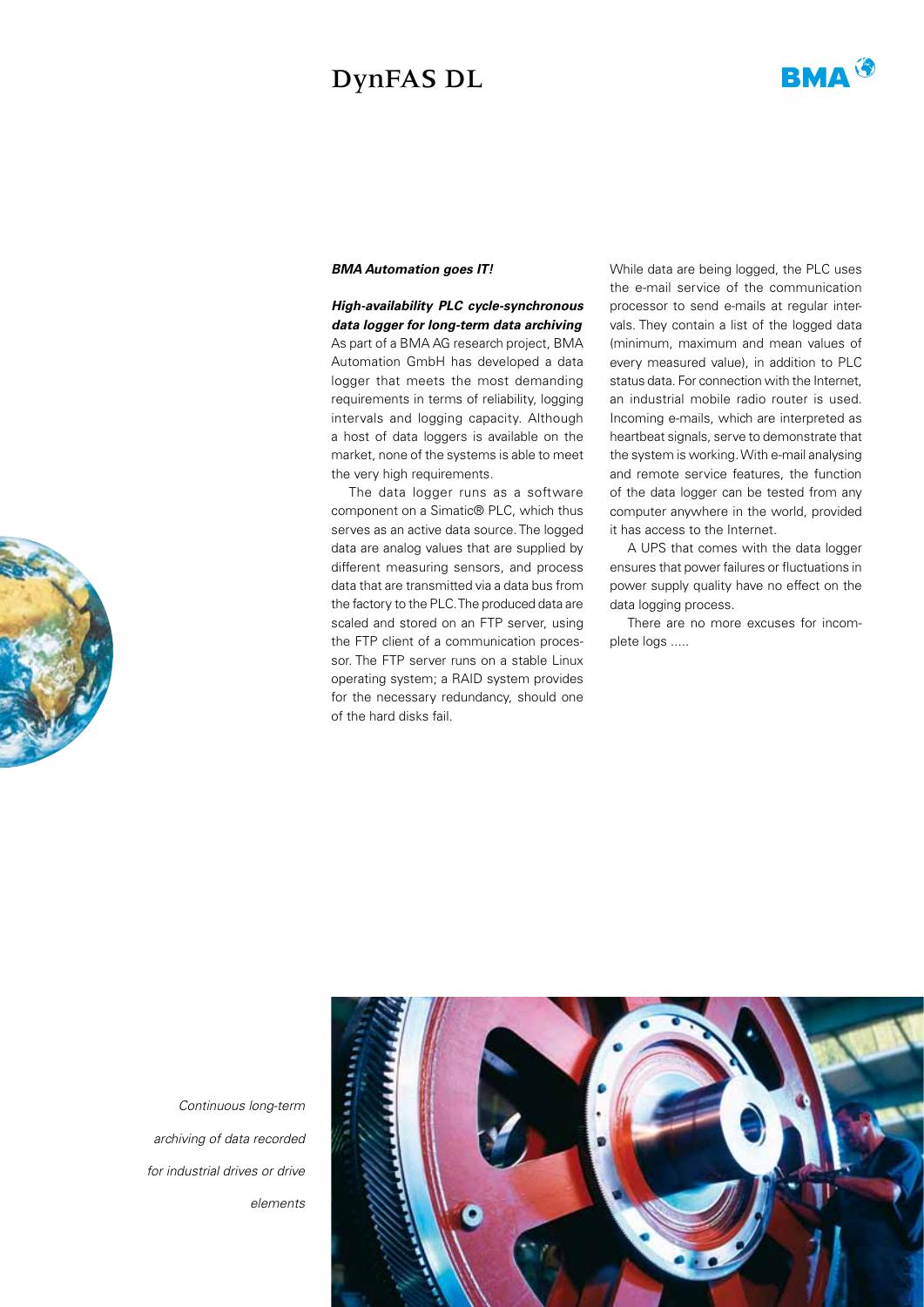

*Tedious and error-prone local* 

*data recording is often no* 

*longer required*



*Schematic diagram*

#### *Data logger performance details:*

- Logging intervals of 10 ms plus (up to 100 Hz) are possible
- Logging capacity >100 GB; redundant data memory
- $\bullet$  Operation demonstrated with heartbeat signals via e-mail
- **Remote servicing via the mobile com**munications network

#### *Possible applications are:*

- **O** Demonstration of machine performance to business partners
- $\bullet$ Determination and verification of warranty conditions
- **O** Demonstration of correct operation
- Recording of values for R&E projects and continuous improvement processes

## *Product properties*

- **High availability** 
	- The use of tried and tested Siemens automation technology, together with Linux IT components, rugged automotive hard disks in a RAID array, and heartbeat signal features prevent permanent and unidentified system failures.
- **Heartbeat signal**

The system sends e-mail messages with status and logged data (positive message) at cyclic intervals. E-mails that fail to arrive suggest that there may be a system failure. With these failure notifications, operators are able to react more quickly.

- $\bullet$ Short logging intervals Data can be logged at intervals of 10 ms plus (up to 100 Hz).
- **C** Long-term logging
- Data can be logged for many years.
- Data evaluation

The recorded data can be uploaded into a database, both on-line and off-line, and are readily available for evaluation.